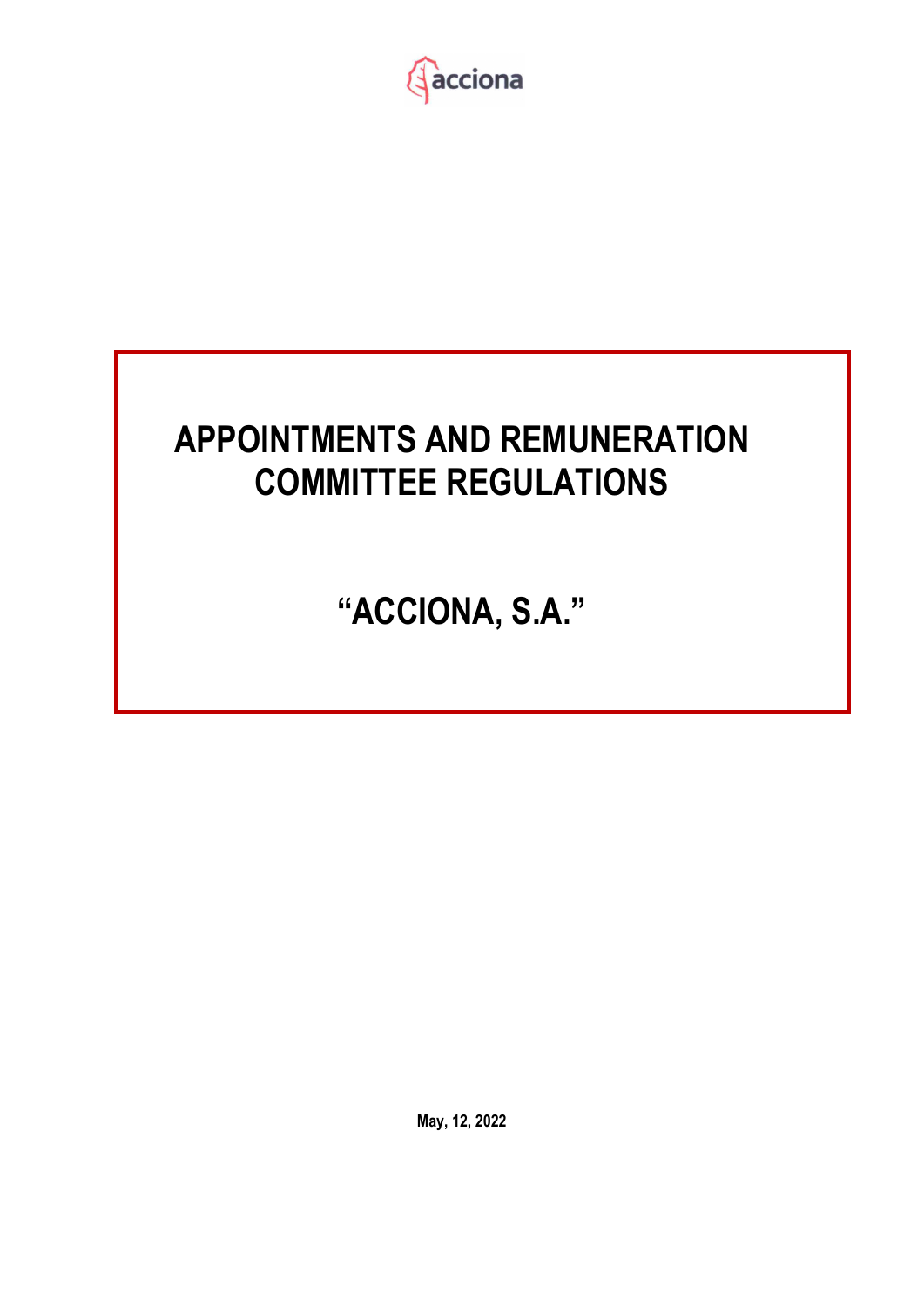

## **Article 1. Nature and object**

- **1.** The Board of Directors of Acciona, S.A. ("ACCIONA" or the "Company"), has established the Appointments and Remuneration Committee, (the "Committee"), in the terms envisaged by law and governed by the rules set out in the Articles of Association, the Board of Directors Regulations and these Regulations (the "Regulations").
- **2.** These Regulations are designed to favour the independence of the Committee and establish its guiding principles and system of internal operation.
- **3.** These Regulations have been prepared taking into account the recommendations of the Code of good governance of listed companies and Technical Guidelines 1/2019 of the Spanish Securities Market Commission on Appointments and Remuneration Committees.
- **4.** For those matters not specifically covered by these Regulations, the operating rules established in the Board of Directors Regulations will apply to the Committee, in particular in relation to the conduct of meetings and the process for the adoption of resolutions.

### **Article 2. Approval, amendment and precedence.**

- **1.** These Regulations and their amendments will be approved by a resolution of the Board of Directors acting on a proposal from its Chairperson, the Chairperson of the Committee, or from three directors.
- **2.** These Regulations implement and supplement the rules set out in the Articles of Association and the Board of Directors Regulations applicable to the Committee, the latter taking precedence in the event of a contradiction with these Regulations.

#### **Article 3. Composition.**

- **1.** In accordance with the terms of the Articles of Association, the Committee will be comprised of between three and five directors, appointed by the Board of Directors, all external, and at least two of whom will be independent directors.
- **2.** The Chairperson of the Audit Committee will be chosen by the Board of Directors from among the members of the Committee who are independent directors.
- **3.** The duties of Secretary of the Committee shall be performed by the Secretary of the Board of Directors and, in his/her absence, by the Vice-secretary of this body.
- **4.** The members of the Committee shall be appointed taking into account their sector-specific knowledge, aptitudes, professional experience, diversity and personal skills pertinent to the functions they are called to discharge.

 In accordance with the strategic commitment to diversity assumed by the group and taking as a reference the terms of Recommendation 15 of the Code of Good Governance of Listed Companies, the Board of Directors of Acciona will ensure that the number of female directors represents, at least, 40% of the total number of the Commission.

- **5.** The Committee members will leave their positions:
	- **a)** when they cease to be directors of the Company.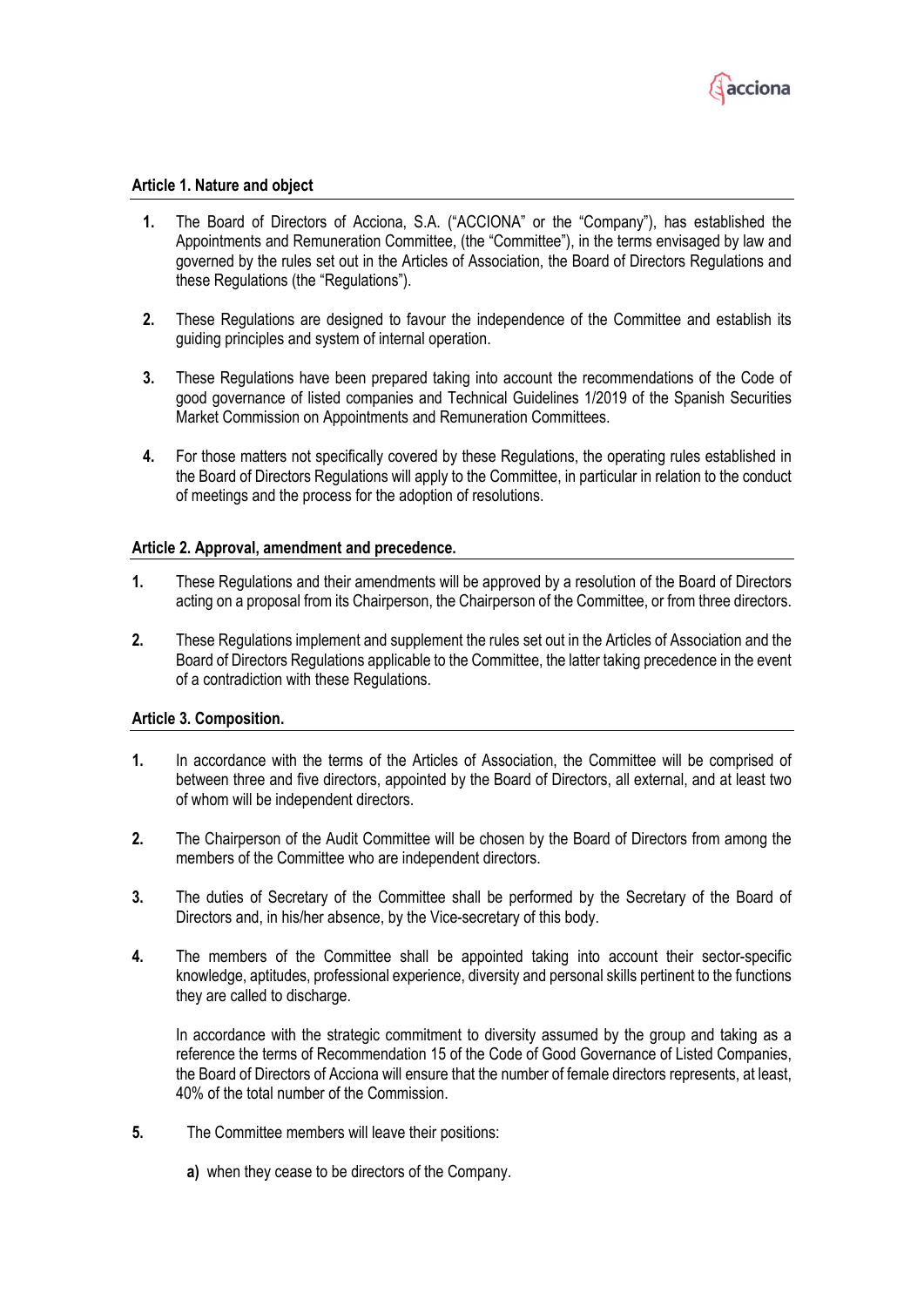

- **b)** when, even if they are still Company directors, they cease to be external directors.
- **c)** when the term for which they were appointed expires and they are not re-elected.
- **d)** due to a resolution of the Board of Directors.

#### **Article 4. Operation.**

- **1.** The Committee shall meet whenever called by its Chairperson, either at his/her own initiative or at the request of any of its members.
- **2.** In the absence or incapacity of the Chairperson, it shall be called by the Secretary at the request of any of its members.

The meetings will be held on the dates set by the Committee in its meeting schedule.

- **3.** The Committee shall meet periodically depending on its requirements. It shall do so at least four times each year.
- **4.** The Committee meeting shall be validly constituted when at least one half of its members attend the meeting either in person or by proxy.

It will be possible to attend via videoconference, telephone or other means of telecommunication, with those members attending via such means being considered present and other conditions for the Board of Directors applying accordingly.

**5.** The resolutions of the Committee will be adopted by an absolute majority of those attending the meeting, either in person or represented, and the Chairperson will have a casting vote.

If the urgency of the matter so requires, the Chairperson may propose and the Committee adopt, on the condition that no member of the Committee objects to this procedure, the adoption of resolutions in writing and without a meeting, requesting that the directors vote by means of letter, fax, electronic mail or any other written method that, under the responsibility of the Secretary of the Committee suitably guarantees the identity of the sender and the authenticity of the contents of the communication.

**6.** The Committee may request the presence of the directors it considers necessary, and of the external auditor of any company in the group, at its meetings. It may also obtain advice from external experts.

The Committee will have appropriate, advisable and sufficient access to information and in this regard:

- **a)** The Chairperson of the Committee and, if he/she sees fit or if so requested by the rest of members, will maintain regular contact with key personnel involved in the governance and management of the Company.
- **b)** The Chairperson of the Committee, via the Committee Secretary, will channel and supply the necessary information and documentation to the rest of Committee members, giving them sufficient time to analyse it prior to its meetings.

The Attendance of the members to the formal meetings of the Commission will be, at least, 80%, and must be preceded by the devote sufficient time of its members to analysing and assessing the information received before meetings of the Committee.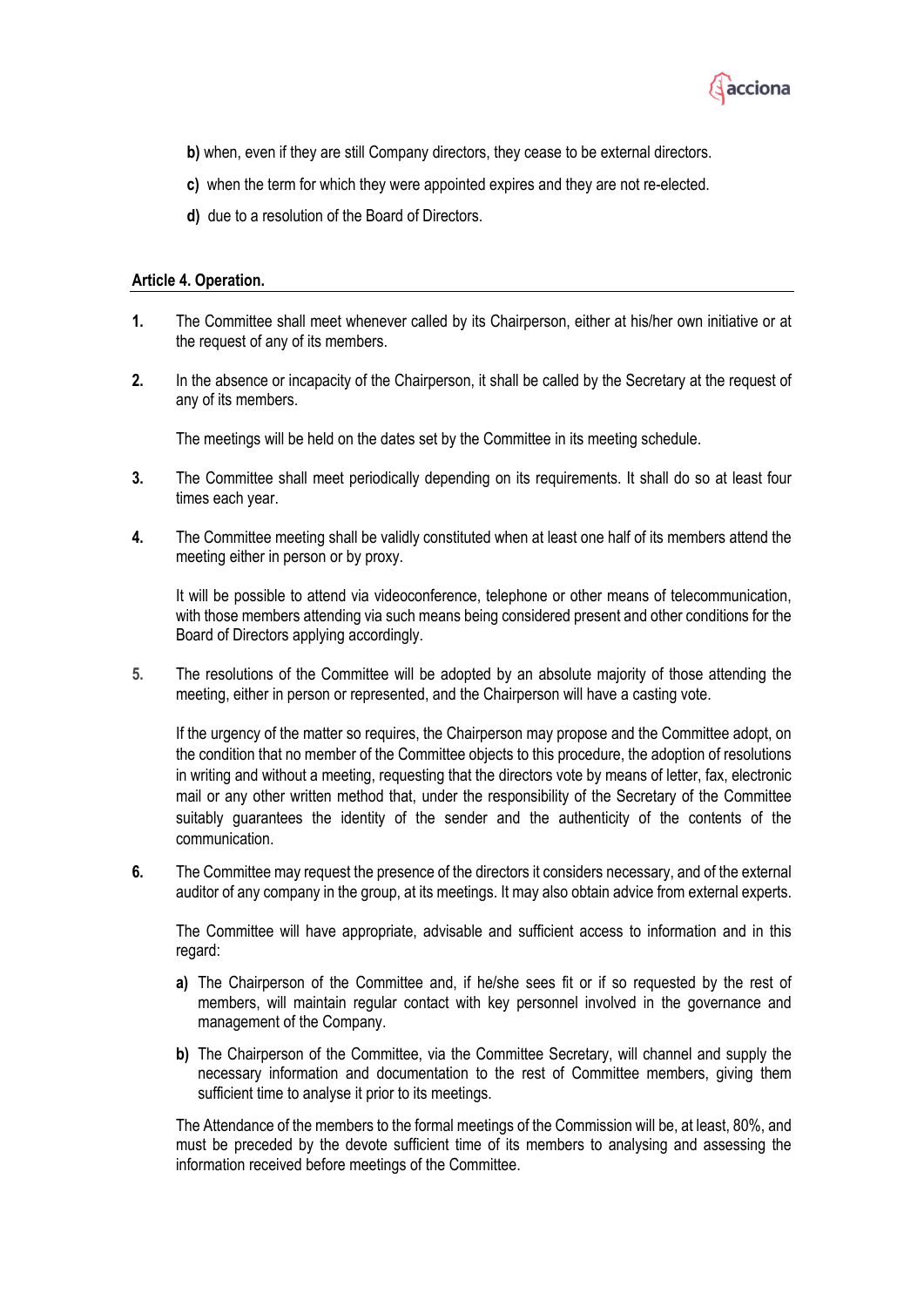

**7.** With a view to ensuring proper planning making it possible to attain the objectives set in an efficient manner, the Committee will establish an annual Plan of work and meeting schedule.

The meetings will be planned by the Chairperson of the Committee, informing the Secretary of the same, so that its members receive the documentation sufficiently in advance. Account is taken of the fact that functions of the Committee members are largely of information, supervision and advice, not intervening in execution or management, which is the responsibility of Management.

The Secretary will take the minutes of each Committee meeting. The minutes will be kept at the disposal of the members of the Board of Directors.

### **Article 5. Functions and authority.**

- **1.** Notwithstanding any other task the Board of Directors may entrust to it, the Committee will have the following responsibilities:
	- **a)** In relation to the directors:
		- a. To formulate and review the criteria to be followed for the composition of the Board of Directors, proposing to the Board of Directors the approval of a policy on the composition of the Board, verifying annually compliance with the policy on the composition of the same, reporting on it in the annual corporate governance report.
		- b. To assess the abilities, knowledge and experience necessary on the Board of Directors. To that end, it will draw up a matrix with the necessary abilities, updating it periodically in line with the challenges and opportunities the Company faces in the short, medium and long term, will define the functions and aptitudes required of candidates to fill each vacancy, and assess the time and dedication needed for them to be able to properly perform their duties.
		- c. To refer to the Board of Directors the proposals for the appointment of independent directors through the co-optation procedure or for submission to the General Meeting of Shareholders as well as proposals for the re-election or removal of such directors by the General Meeting of Shareholders.
		- d. To inform on proposals to appoint the other directors through the co-optation procedure or for submission to the General Meeting of Shareholders as well as proposals for the re-election or removal of such directors by the General Meeting of Shareholders.
		- e. To ensure that selection procedures are not affected by implicit biases that hinder the appointment of directors on grounds of personal circumstances, as well as establishing a representation target for the less represented gender on the Board of Directors, and preparing guidelines on how to attain that objective.
		- f. To inform in advance of proposals to remove directors that the Board of Directors submits to the General Meeting of Shareholders prior to the end of the statutory term of duration of their appointment with just cause.
		- g. To examine or organise, in the manner it deems suitable, the succession of the Chairperson and the chief executive, consulting with the two and with the Coordinating Director, if there is one, and, where appropriate, make proposals to the Board so that the transfer proceeds in an orderly and well-planned manner.
		- h. To propose to the Board of Directors the directors to be designated as Chairperson, Chief Executive Officer and members of the Executive Committee, if applicable, and of each of the Committees. To establish the conditions that must be met by the Chairperson of the Board in the performance of his/her duties.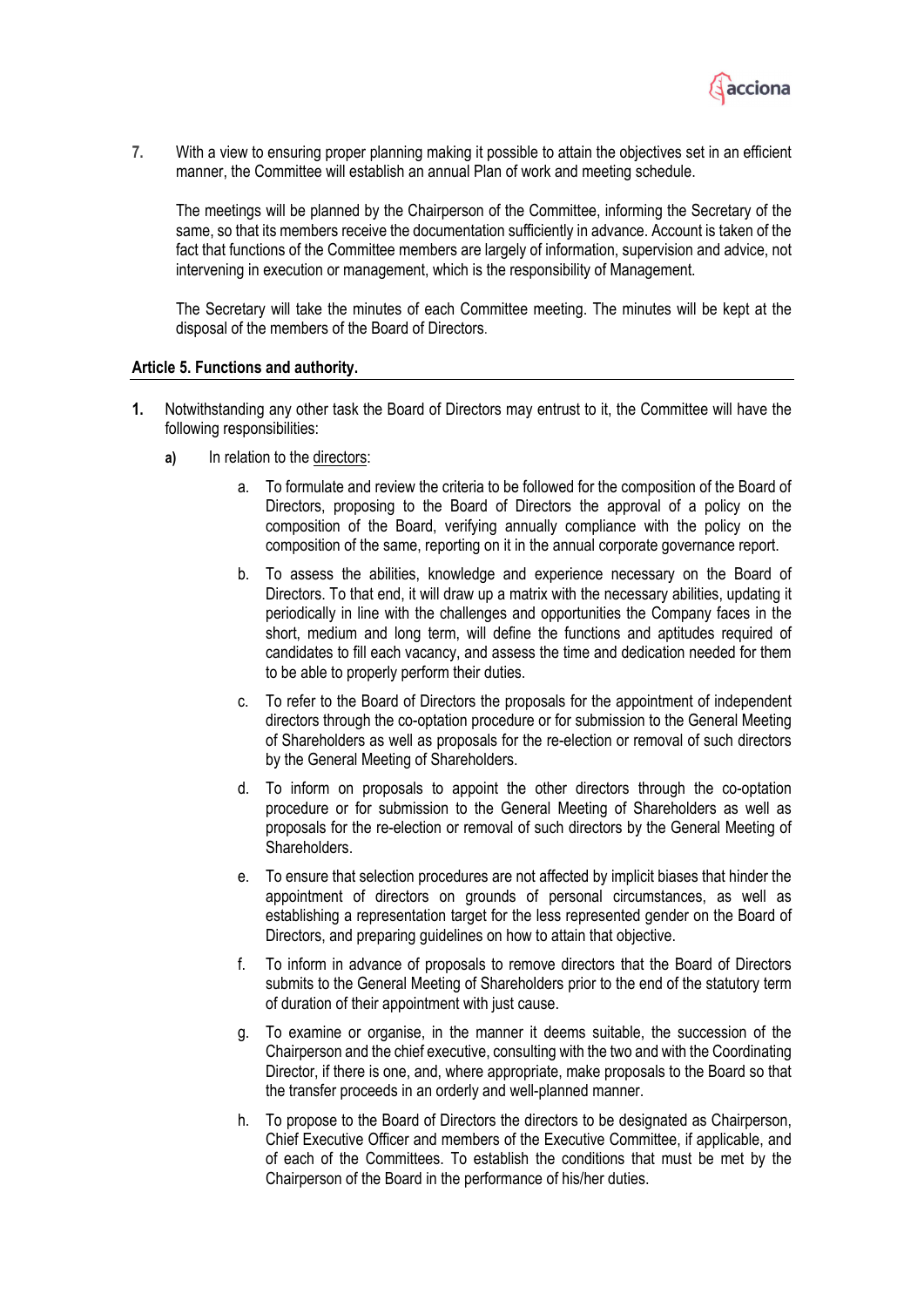

- i. To be aware of the directors' other professional obligations in order to ensure that they do not interfere in the dedication required for performing their duties of office, informing the candidate on what is expected in terms of dedication.
- j. To propose to the board of directors the directors' remuneration policy, as well as the individual remuneration and other contract conditions of the executive directors, ensuring it is observed.
- k. To revise the conditions of the contracts of the executive directors to verify their consistency with the directors' remuneration policy;
- l. To periodically revise the remuneration policy applied to directors, including share remuneration systems and application thereof, weighing up their appropriateness and benefits, as well as guaranteeing that the individual remuneration is proportionate to what other directors are paid. The interpretation and resolution of conflicts of interest that, if applicable, may arise in relation to the application and revision of the Remuneration Policy;
- m. To verify the information concerning directors' remuneration as contained in the different corporate documents, including the annual and six-monthly financial reports, the annual corporate governance report and the annual report on directors' remuneration.
- **b)** In relation to the Management Team:
	- a. To prepare and revise the criteria to be followed for the selection of the management team of ACCIONA, proposing measures to the Board of Directors designed to ensure the Company has a significant number of female senior managers.
	- b. To inform of appointments and removals of senior managers that the CEO proposes to the Board.
	- c. To propose to the Board of Directors the basic conditions of the management team's contracts, as well as ensuring they are observed by the Company.
	- d. To periodically review the remuneration applied to the management team, including share remuneration systems and application thereof, as well as ensuring that individual remuneration is proportionate to that paid to the other members of the management team.
	- e. To verify the information on directors' remuneration contained in the different corporate documents, including the annual and six-monthly financial reports and the annual corporate governance report.
- **c)** In relation to other functions:
	- a. To inform on the appointment and removal of the Secretary and Vice-secretary of the Board of Directors.
	- b. To refer its report in relation to the annual assessment of the operation of the Board of Directors.
	- c. To verify the independence of the external consultant responsible for the annual assessment of the Board of Directors and its Committees and ensure the independence of any other external advice provided to the Committee on matters falling within its remit.

### **Article 6. Interaction between the Committee and the Board of Directors and the Shareholders.**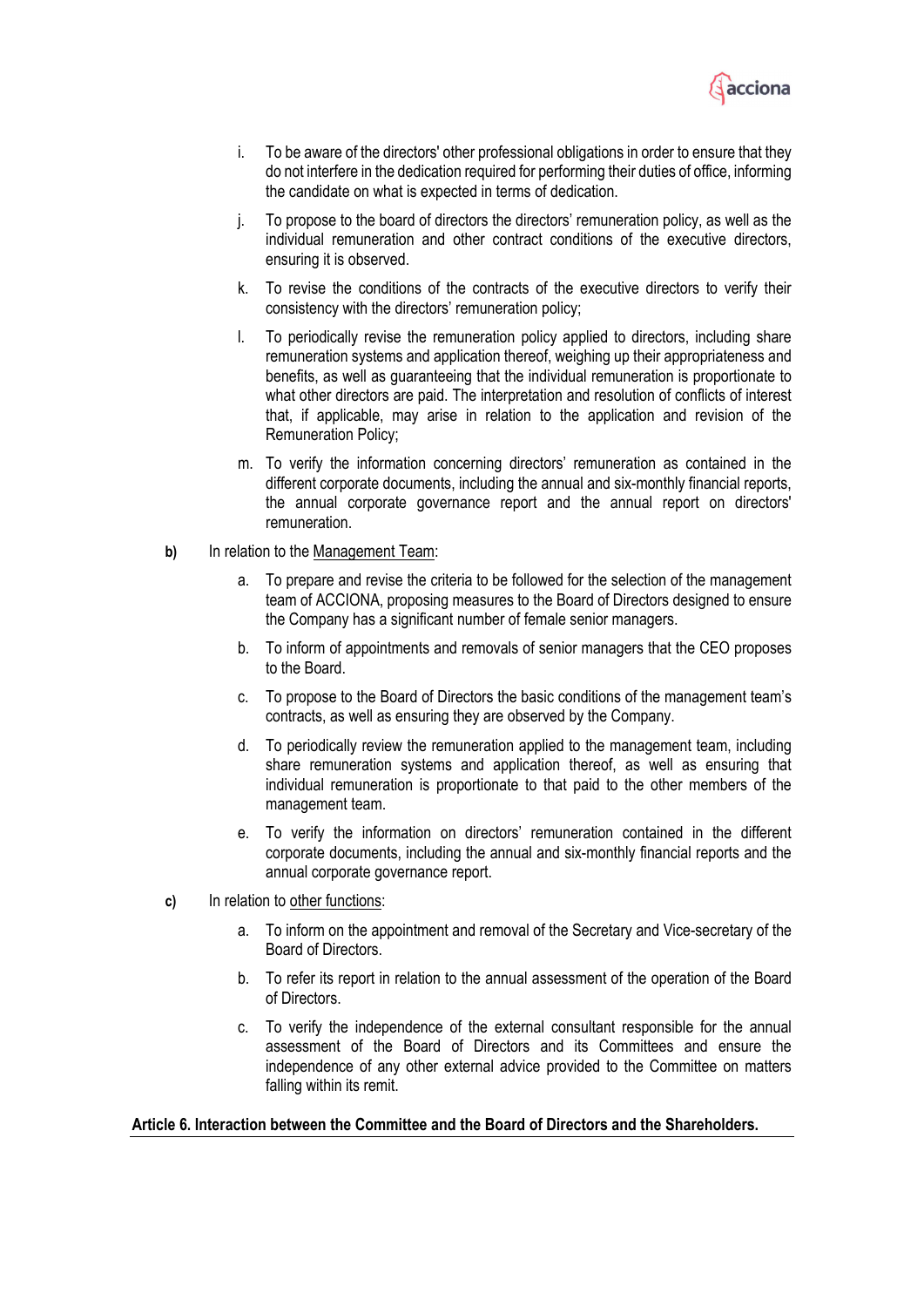

- **1.** The Chairperson of the Committee will act as its spokesperson in the meetings of the Board of Directors, joint meetings with other Board Committees and, where necessary, at the General Meeting of Shareholders of the Company.
- **2.** Moreover, the Chairperson of the Committee will hold the meetings and contacts deemed necessary for discharging his/her duties.
- **3.** The appointments and remuneration committee shall consult with the Chairperson and chief executive officer of ACCIONA in the performance of its duties, particularly in the case of matters relating to executive directors, if any, and the management team. Any director may ask the appointments and remuneration committee to take potential candidates for filling director vacancies into consideration in the event they consider them to be suitable.

# **Article 7. Means.**

**1.** The resources needed by the Committee will be processed via the Secretary of the Board of Directors of the Company.

Moreover, sufficient financial resources will be supplied so that, where necessary, the members of the Committee can receive external advice on any issues within their remit or on any other issues they may require.

**2.** The members of the Committee and, in particular, the Chairperson, perform important work that requires a considerable amount of time. Therefore, they may receive sufficient remuneration in line with such responsibility and dedication, and the Chairperson's remuneration may be different to that of the other members of the Committee.

The level of remuneration in this regard will not compromise the independence and objectivity of the Committee members.

# **Article 8. Committee Appraisals.**

- **1.** As part of the annual appraisal of the Board of Directors, the Committee will assess its performance autonomously. In this regard, it can request the opinion of the rest of Directors and, if appropriate, enlist the assistance of an external consultant.
- **2.** The Committee will inform the Board of Directors of the aspects appraised and the result of the appraisal, so that they are taken into account in the annual assessment of the Board.
- **3.** Every three years, the board of directors will be assisted by an external consultant in performing the appraisal, such consultant's independence being verified by the Appointments and Remuneration Committee.

# **Article 9. Reports to be Issued.**

The Appointments and Remuneration Committee will draft an Annual Report on the Operation of the Committee, which will allow shareholders and other interested parties to understand the activities carried out by the Committee during the financial year and which will be published on the Company website sufficiently in advance of the Ordinary General Meeting of Shareholders in accordance with the terms of Recommendation 6 of the Code of Good Governance of Listed Companies.

# **Article 10. Welcome and Training Programme.**